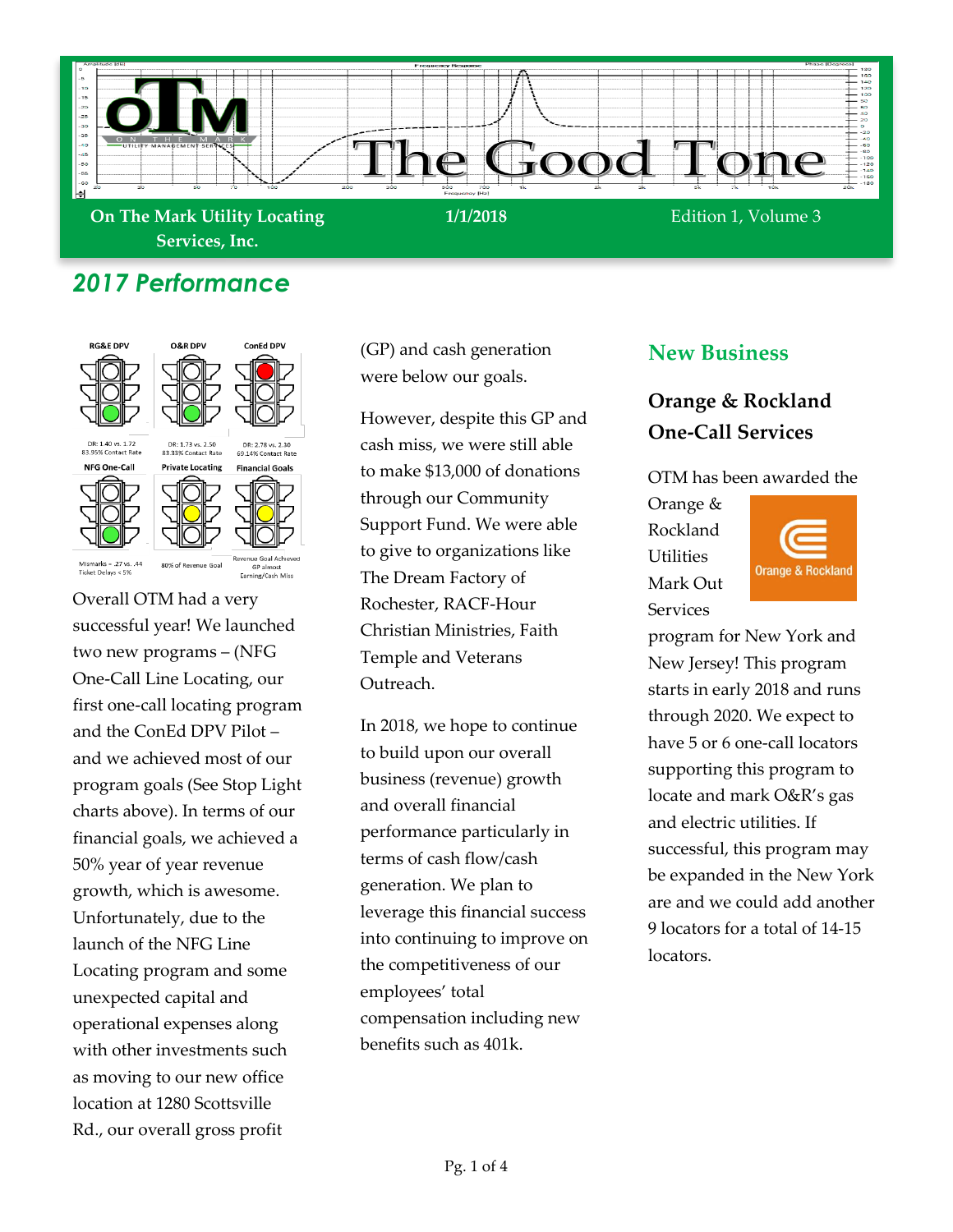# **ECC Technologies Fiber One-Call**

OTM has been awarded a 3 year One-Call contract to

locate and



ECC Technology fiber facilities. This contract will start in early 2018 and may include up to 1,800 tickets annually. Albeit somewhat small in total ticket volume, it is additive to our overall One-Call utility locating and general utility locating businesses.

Kudos to our fearless leader, **Wayne Coleman**, who has steadfastly worked this deal for over 2 years! This lead came from a Dig Safely New York Safety Seminar breakfast that OTM had a sales booth back in 2015.

# **Vision, Mission & 2018 Goals**

Team, to go somewhere, it is obvious that you must know where you are going. Also, you should know the way in which you will actually get there. Lastly, it is helpful if you have some milestones or markers along the way, so you can know where you are at any given point in the

journey and to motivate you that you are making progress towards getting to your final destination.

Let's drill down into each of these so you better understand them:



Okay, so, what am I talking about? OTM and our vision or future state/destination. It is where we are going. The how we will get there is our Mission – to manage our partner's infrastructure in such a way as to protect life and the environment. Our destination is far away, so each year we set business goals as milestones to measure our progress towards our Vision. For 2018, we have the following 5 goals:

- **1. Bless Our People**
- **2. Exceed Our Customer's Requirements & Expectations**
- **3. Achieve Company Financial Goals**
- **4. Grow The Business**
- **5. Other**

Pg. 2 of 4

#### **Bless Our People**

OTM as a service business is only as good as those providing the services – you. So, our first goal is to bless you. What does this mean? Well, it starts with informing you in an effective way about our vision, mission, strategic and tactical goals. Using tools such as this newsletter, organizational meetings, team/group meetings, 1:1 meetings with your supervisor/manager and you, employee surveys, and various social events like a summer picnic. We want to dialogue with you about the company, what we are doing, what you think, etc. We also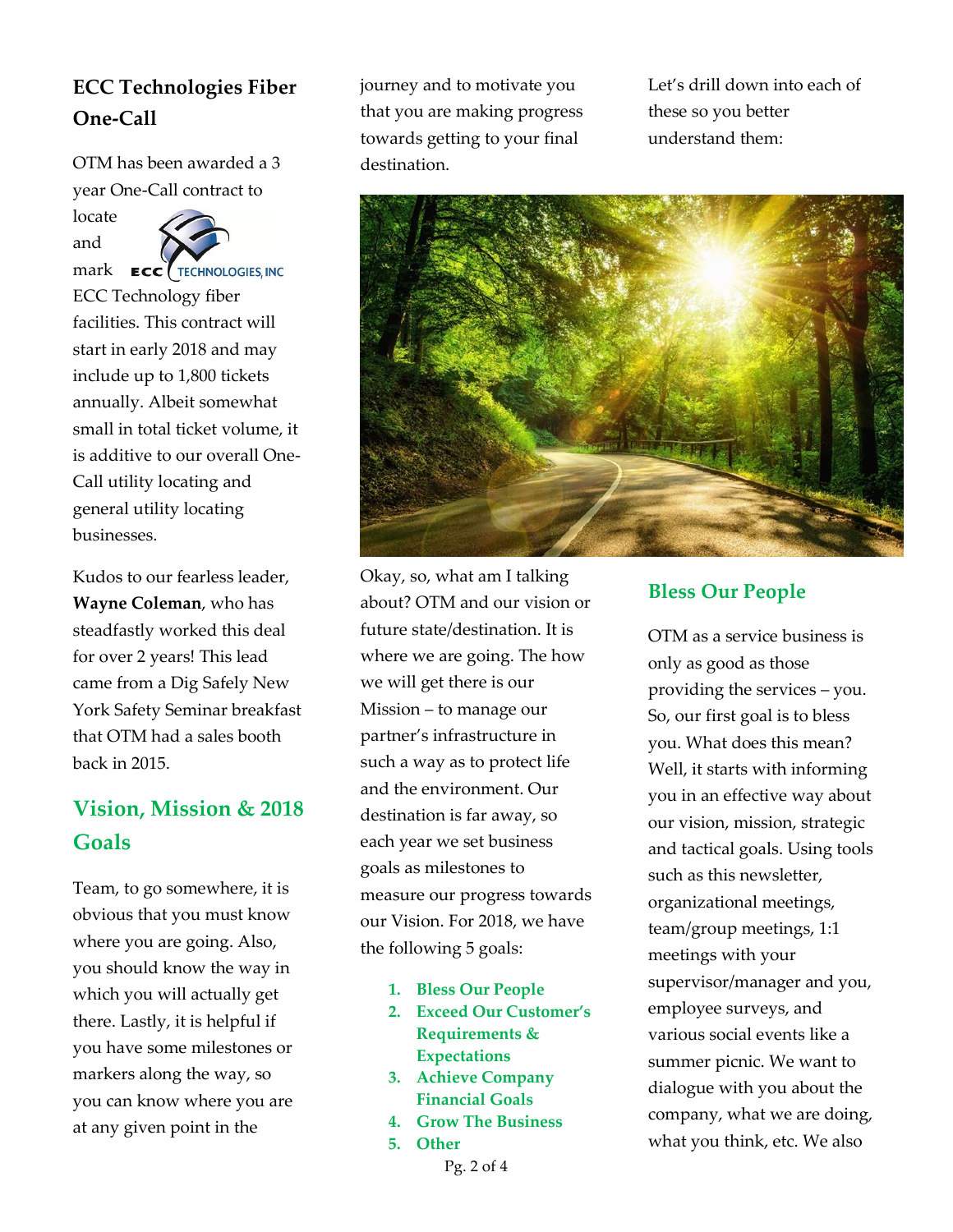want to have you set work goals and we want to provide performance reviews of how you are doing in your job and as it relates to your individual goals. Lastly, we want to continue to work on a competitive total compensation for you as an employee. Total compensation is not simply your pay rate/wages but also other employee benefits such as health care, dental, vacation, personal time, holiday pay, Family Medical Leave Act, etc. In the February/March 2018 time frame, we plan to do a pay rate benchmark analysis of all job positions. We plan to use this as a basis for our 1st annual pay rate review/adjustment process. Based on a gap analysis or a difference between the market competitive pay and an employee's pay and based on the financial position of the company, we may make pay rate increases in the April/May time frame. All these items – Communications, Goal Setting/Performance Reviews and Competitive Total Compensation are a part of our goal to bless you, our most valuable asset.

# **Exceed Our Customer's Requirements & Expectations**

This goal is fairly selfexplanatory. With respect to programs like Damage Prevention Vehicle, our goal is to have 0 safety incidents, 75% or higher contact rate, and less than or equal to our client's damage ratio goal. For One-Call Locating programs, again we start with 0 safety incidents followed by less than or equal to our client's annual mismark rate while achieving a 5% or less ticket delay rate. Each program has specific goals such as these and our objective is to meet or exceed these goals and to delight our customers. Where **Bless Our People** is a management centric goal, **Exceed Our Client's Requirements & Expectations** is an employee centric goal. Each of you have the power to individually and collectively deliver to this goal.

## **Achieve Company Financial Goals**

OTM has a 2018 overall Revenue, Gross Profit (GP), Net Earnings, Cash Generation, Savings (for future investment), and

Community Support Fund goal (of 10% of our annual earnings). The actual numbers are Company Confidential and, so they are not being shared. We will however report quarterly how we are doing relative to these goals.

### **Grow the Business**

Our 4th goal is to **Grow the Business**. Our strategic priority for growth is our Damage Prevention Vehicle (DPV) program. We want to grow this business segment horizontally or namely with our current clients. We want to convert 1 or 2 of our current pilot programs into a multi-year contractual program. Also, we'd like to expand the scope of 1 or 2 programs. For example, we'd like to go from say five (5) inspectors on the Orange & Rockland DPV program up to eight (8). In addition to this "horizontal" growth, we desire to grow "vertically" by adding at least 1 new client such as National Grid.

In the Private Utility Locating segment, which is our 2<sup>nd</sup> strategic priority for growth, we want to double our gross sales, year-over-year for the next 2 to 3 years. And lastly, in the One-Call Locating